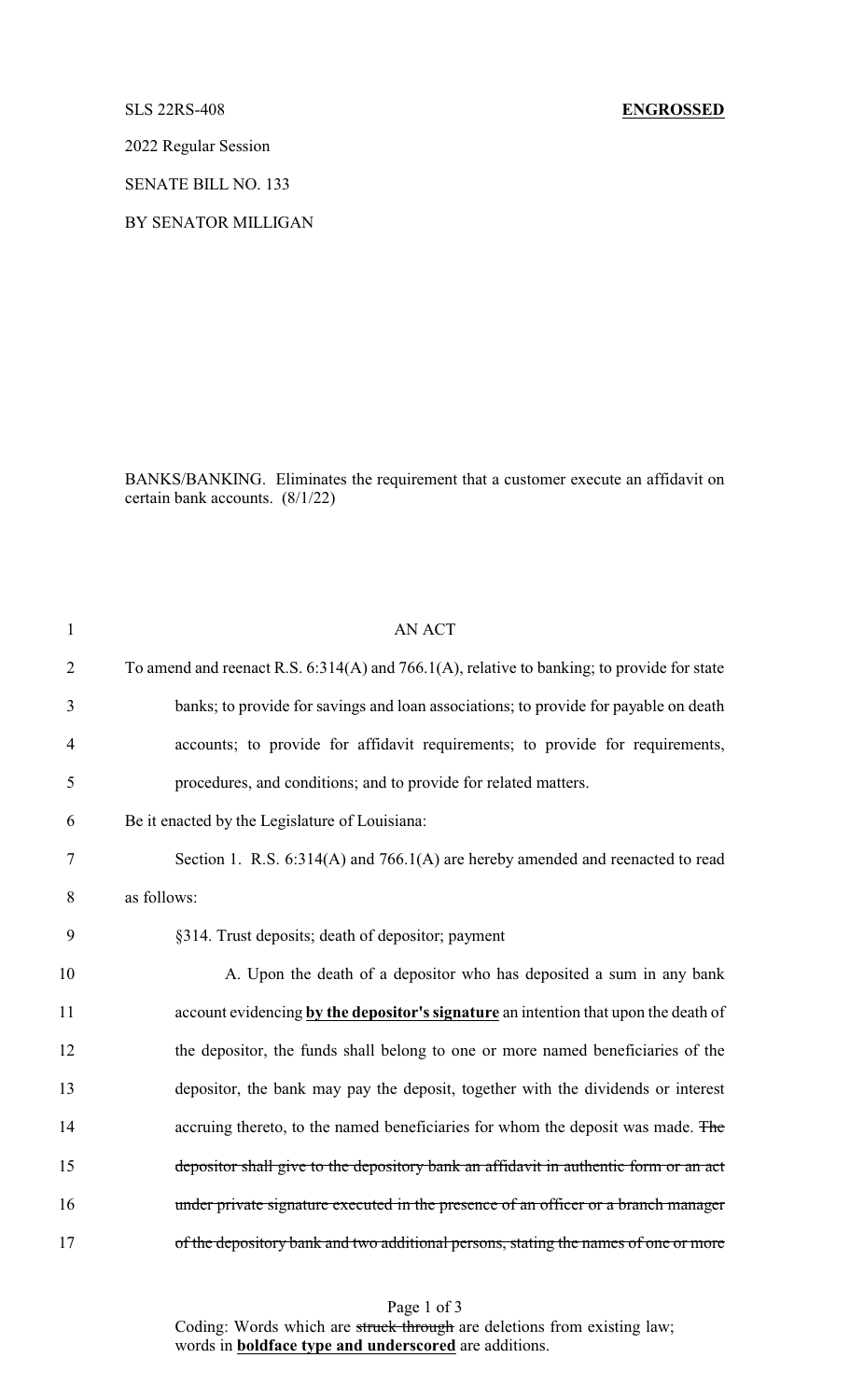| $\mathbf{1}$   | beneficiaries. The bank may conclusively rely on this affidavit or act for the         |
|----------------|----------------------------------------------------------------------------------------|
| $\overline{2}$ | disbursal of funds. Upon receiving a death certificate, the bank may disburse funds    |
| 3              | to the named beneficiaries. The beneficiaries shall be specifically named in the       |
| 4              | deposit account records of the bank.                                                   |
| 5              | *<br>*<br>∗                                                                            |
| 6              | §766.1. Payable on death accounts                                                      |
| 7              | A. Upon the death of a depositor who has deposited a sum in any account                |
| 8              | evidencing by the depositor's signature an intention that upon the death of the        |
| 9              | depositor, the funds shall belong to one or more named beneficiaries of the depositor, |
| 10             | the association may pay the deposit, together with the dividends or interest accruing  |
| 11             | thereto, to the named beneficiaries for whom the deposit was made. The depositor       |
| 12             | shall give to the association an affidavit in authentic form or an act under private   |
| 13             | signature executed in the presence of an officer or a branch manager of the            |
| 14             | association and two additional persons, stating the names of one or more               |
| 15             | beneficiaries. The association may conclusively rely on this affidavit or act for the  |
| 16             | disbursal of funds. Upon receiving a death certificate, the association may disburse   |
| 17             | funds to the named beneficiaries. The beneficiaries shall be specifically named in     |
| 18             | the deposit account records of the association.                                        |
| 19             | *<br>*<br>*                                                                            |
|                |                                                                                        |

The original instrument and the following digest, which constitutes no part of the legislative instrument, were prepared by Xavier I. Alexander.

|                  | <b>DIGEST</b>        |          |
|------------------|----------------------|----------|
| SB 133 Engrossed | 2022 Regular Session | Milligan |

Present law provides that a person opening a bank account shall provide the depository bank or association with an affidavit in authentic form or an act under private signature executed in the presence of an officer or a branch manager and two additional persons, in order to name the beneficiary, to be paid upon that person's death.

Proposed law deletes present law and further provides that a person opening a bank account can provide a signature and the name of the beneficiary in the deposit account records of the bank or association in order to name a beneficiary to be paid upon the depositor's death.

Effective August 1, 2022.

(Amends R.S. 6:314(A) and 766.1(A))

Page 2 of 3 Coding: Words which are struck through are deletions from existing law; words in **boldface type and underscored** are additions.